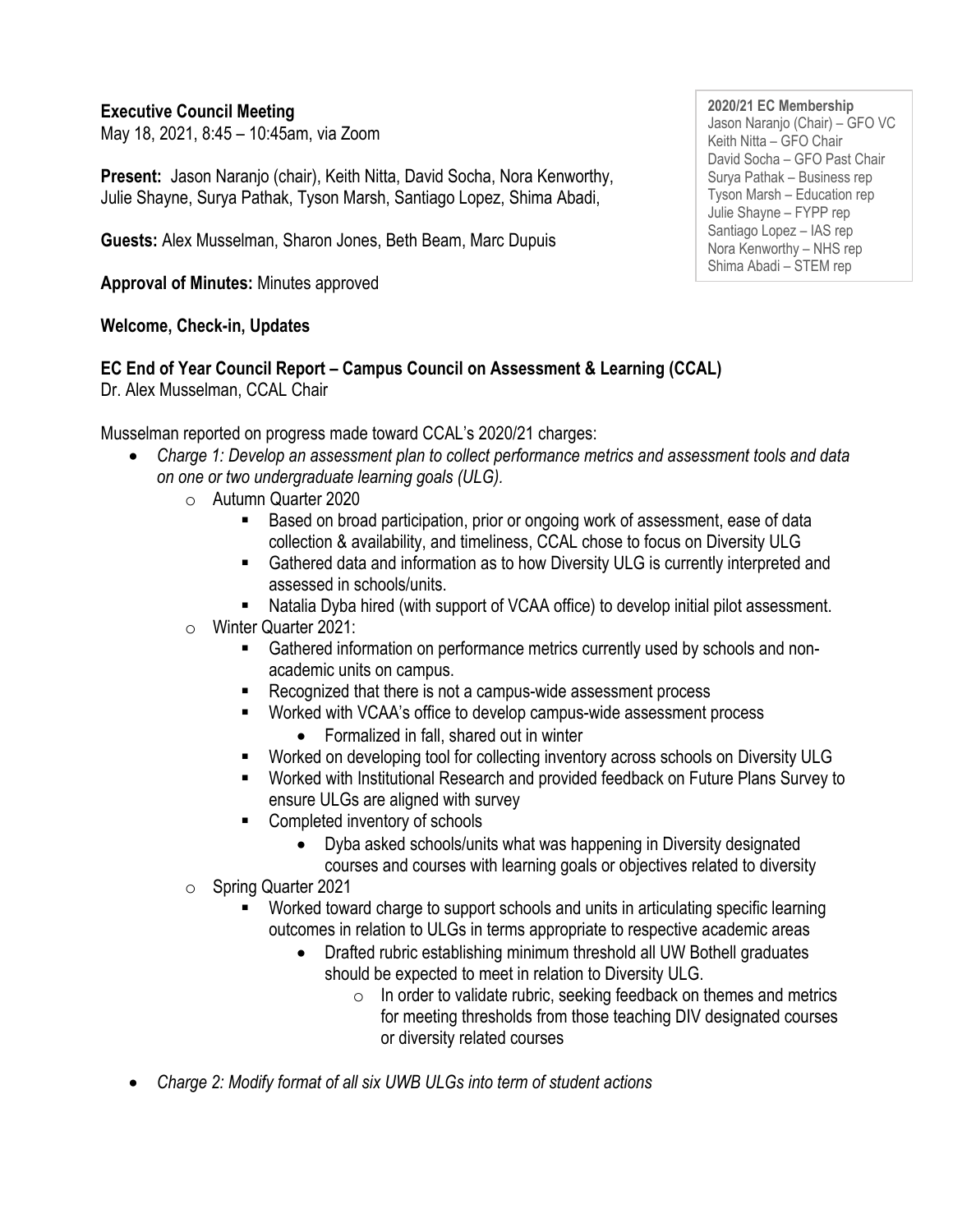$\circ$  CCAL is deferring this charge as assessment work illuminated that content and wording of ULGs may need to be reviewed and possibly refreshed to ensure they reflect where UWB is as a campus.

# **Questions/Feedback:**

- o How did you choose which faculty to gather feedback from? How many are looking at this?
	- Dyba looked at DIV designated courses listed in course catalogue and elicited list of faculty from contact person in each school/unit
- $\circ$  Need to ensure UWB isn't only listing Diversity as an ULG but actually accomplishing it.
	- Goal of assessment is to ensure ULGs are phrased correctly and establish a systematic way to ensure they are being reached.
	- CCALs work uncovered that almost all schools/unit are relying on DIV designated courses for reaching Diversity ULG but those courses don't necessarily align with the Diversity ULG.
- CCAL Ongoing Work: By End of Academic Year
	- o Finalize rubric for Diversity ULG assessment
	- o Revise proposed plan to advance assessment of ULG in UWB schools/units
	- o Narrative of lesson's learned and suggestions for future accreditation work and potential policy changes
	- o Decide on future role of CCAL
		- Advisory/Consultative? Leading Data Collection, Data Assessment and Policy Changes? CCAL could take on more of those roles
		- Does CCAL have a similar workload to Campus Council on Promotion & Tenure?
			- Feedback from EC as to what role CCAL should be in would be appreciated
- Summer Quarter 2021:
	- o Hire and on-board assessment coordinator
		- CCAL should ensure they are onboarded and ensure they understand where UWB currently is in regard to assessing ULGs

Musselman opened discussion to council for questions and feedback.

# **Questions/Feedback**

- $\circ$  Once CCAL has sufficient data, would be good to run factor analysis to ensure alignment between rubrics and constructs we hope to measure.
- o Will schools have flexibility in how they assess the ULGs?
	- Yes. CCAL will offer ways schools/units might asses but will leave it up to school/unit as to how that minimum threshold is applied
- o When thinking of future role of CCAL, consider that, for each year of service, CCPT chair receives 2 course releases and CCPT members receive 1 course release while CCAL chair receives 1 course release and CCAL members receive no course releases.
- o Does CCAL have an implementation plan for schools/units in regard to assessing ULGs. It will be left up to schools but will they know what to do?
	- Proposed assessment plan developed in Dec 2020 more clearly defines roles and recognizes that the new Assessment Coordinator will be point person for schools/units as they implement this. CCAL will also assist.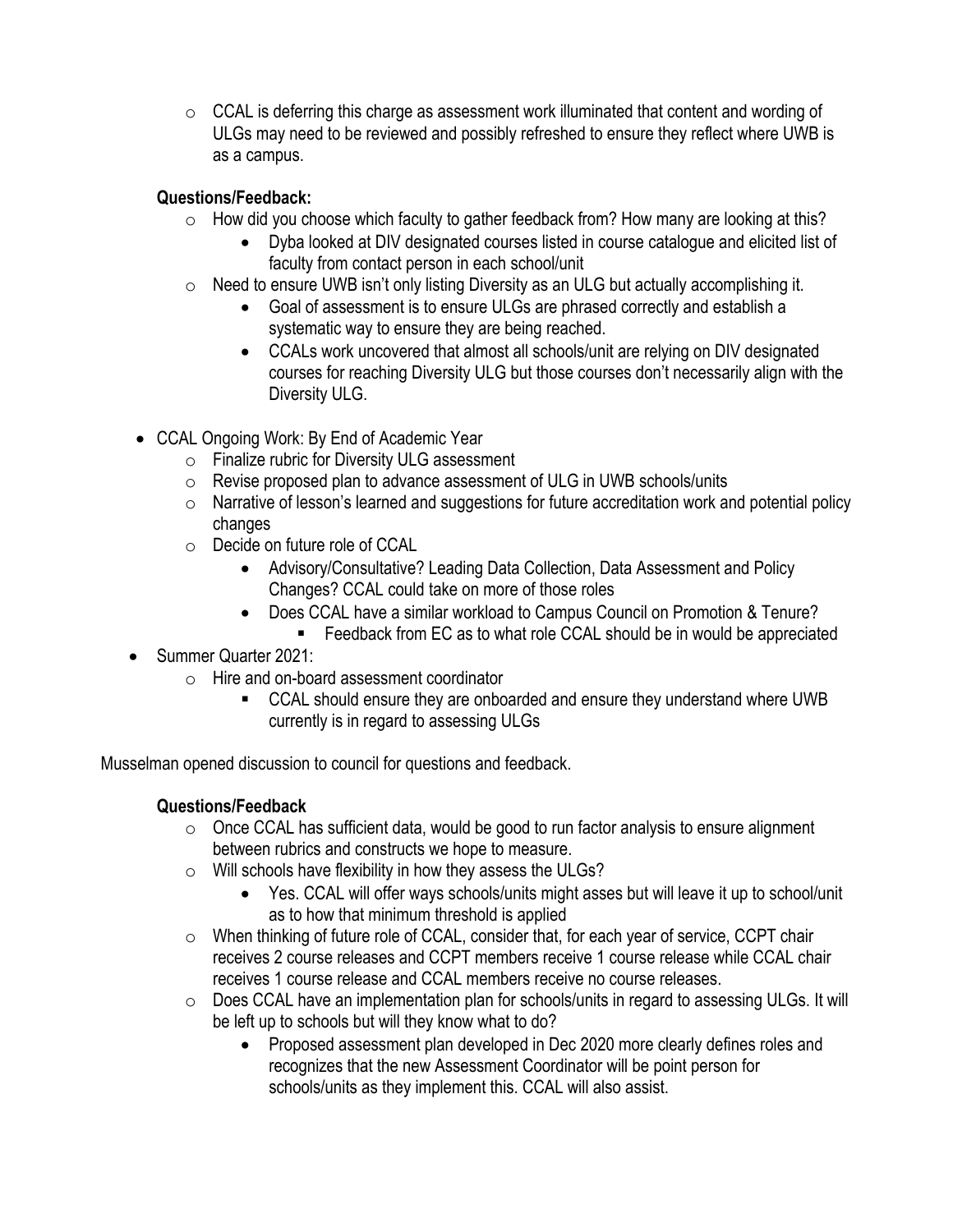### **Update on COVID P&T Statement**

Naranjo provided the latest information regarding the Covid 19 P&T statement:

- UWB Chancellor endorsed statement, it is now at Provost's office. VCAA will reach out later this week for update
- School of STEM put together resolution in resounding support of statement
- Colleagues currently in P&T process don't have this as a back stop for dossiers
	- $\circ$  Statement has been put out and faculty have been told they can use it at their own risk
- Goal remains to get something in place that has longevity

# **Questions/Feedback:**

- $\circ$  Some faculty reported that reading statement empowered them to write/include their own
- $\circ$  Once external reviews come back, if statement is able to be added, it will provide a lens through which dossiers will be viewed.
- $\circ$  If there is no update from Provost by June 1, Naranjo will communicate out to campus.

# **EC End of Year Council Report: Campus Council on Planning & Budget (CCPB)**

Dr. David Socha, CCPB Chair

Socha reported on progress made toward CCPB's 2020/21 charges:

- *Charge 1: Facilitate development of new School-level Fiscal Operation Guidelines within the modified RCM budgeting model.*
	- o School EFCs were well engaged in this, so CCPB decided to not do additional work here.
- *Charge 2: Improve campus-wide reporting on faculty compensation, including by race, gender, etc.*
	- o Worked all year with VCAA, VCPA, IR, UW Senate and others to find ways to do this. Effort is strongly supported across our entire campus.
	- $\circ$  Could not get access to any faculty demographic data from UW OE/HR.
	- o Goals
		- **Enable this analysis** 
			- Ideally done by UW
			- Also have UWB data available at UWB for further analyses
		- **EXECT** Strengthen data sharing agreements between UWB's IR and UW central units that control the data.
	- o Current status
		- Initial analysis will be of faculty compensation by unit (e.g., school, division, discipline category), track, rank, and years at rank. No demographic data.
		- **This week Adrian Sinkler in IR and GFO leadership met to complete answers to a set** of questions about the analysis to guide IR work over the summer. We expect agreement on the answers before June.
		- We hear that the Provost will be open to a unit (UWB) adjustment in the 2021-22 AY. We expect the faculty compensation analysis to inform any request UWB makes.
		- **EXECT** This work will continue next year (and likely for several years).
- *EC requested quarterly updates regarding each of the focus areas in the form of a short memorandum and visit to EC.*
	- $\circ$  Did not do.

### Additional items:

• Shared governance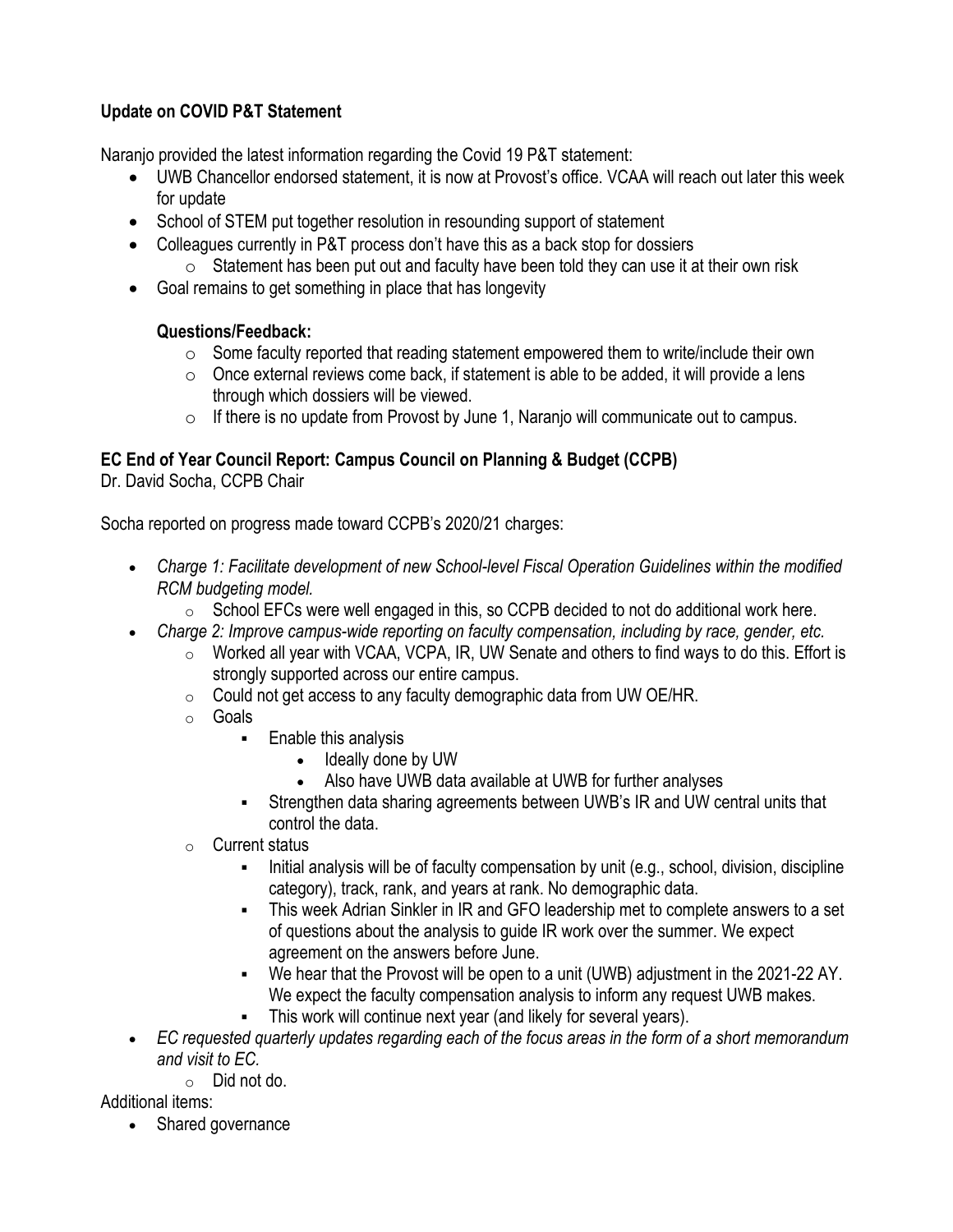- o Repeatedly had CCPB members seek feedback from their school EFCs.
- $\circ$  Discussed ways to help strengthen connections between GFO and school EFCs and FYYP AOC.
	- Nitta asked Chancellor for increased GFO budget in order to provide each school EFC chair and the FYPP AOC chair with a 0.5 course release to do this work.
	- Decided to not increase course release amount (VCAA is increasing it from \$6K + benefits to \$10K + benefits).
	- **Expect to continue to work with school EFCs to ensure that at least one member of** their EFC is also a member of either EC or CCPB.
- GFO budget request
	- o Asked Chancellor for a budget increase to accommodate
		- **EXEC** Schools actually taking their GFO course releases
		- 0.5 course release to fund increased articulation between GFO and School EFC and FYPP AOC
		- 1 course release per AY for unexpected needs
- GFO course release policy
	- o Requesting EC approval of two recommendations from CCPB:
		- Updates to GFO Course Release Policy to accommodate unexpected requests and to specify that the CCPB chair should not receive release since they already get one for being GFO Past Chair.
		- Course release for PK Sen's Role on Financial Transformation Team
			- P.K. was charged with representing UWB faculty in financial transformation team. It is a heavy workload and Sen has requested course release.
			- CCPB put together charge letter indicating who asked Sen and what the role entails.
			- Request from CCPB is to allow GFO to use their budget to use their budget to provide a course release to P.K. for next year.
	- $\circ$  Will be suggesting updates about when / how review GFO course release commitments
- Presentations & discussions
	- $\circ$  UW Financial Transformation Kendra Yoshimoto, Director, UWB Fiscal and Audit Services
	- o UWB Husky Village Tim Wilson, Dean of Student Life
	- o Space Planning for Post-Pandemic Amy Van Dyke and Gowri Shankar

#### **Questions/Feedback**

- Can a GFO EC member who was unable to complete the  $2^{nd}$  year of their term still receive their course release?
	- o No. GFO Course Release Policy states that a council member must serve the full term of service in order to claim a release in the final year of service.

**Motion by Socha to approve edits to GFO course release policy Seconded by Kenworthy Passed without dissent** 

**Motion by Socha to approve charge letter for Sen's role on UW Financial Transformation team Seconded by Naranjo Passed without dissent**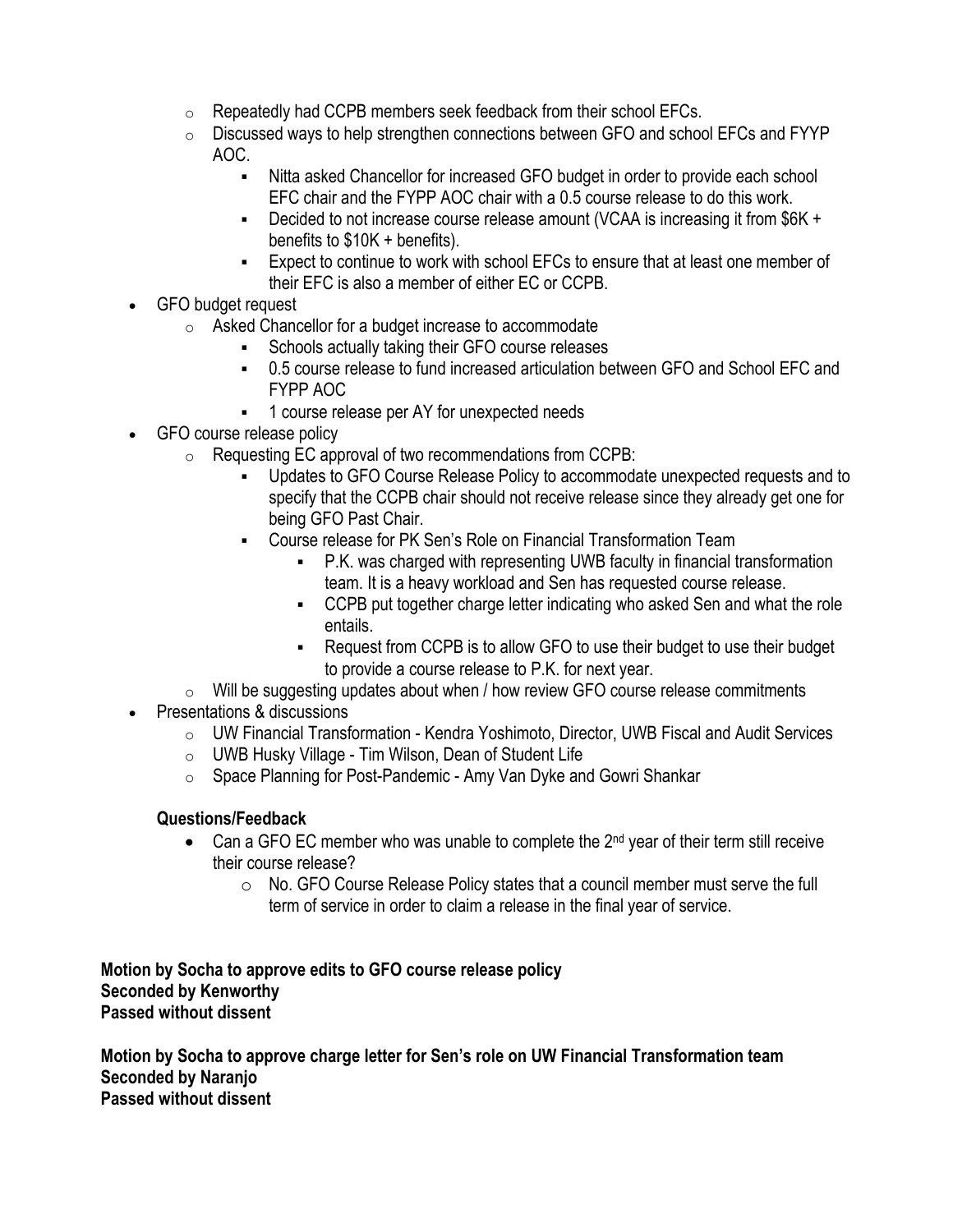Naranjo recognized the important, difficult, analytical, and political work of the CCPB toward broadening the campus discussion around salary equity.

# **Review Proposal for New Minor in CSS Cybersecurity**

Dr. Marc Dupuis, CSS

Dupuis presented proposal for new Cybersecurity Minor:

- High demand from students
	- $\circ$  Conducted survey of current and former students both in and outside of cybersecurity major.
	- o Current cybersecurity courses always full, even when new sections added
- More jobs nationwide and globally then people to fill them. UW isn't doing enough to provide more people to meet demand.
- Cybersecurity is multi-disciplinary.
- Minor will be open to all UW undergrad students, no pre-requisite course requirements, flexible and multi-disciplinary electives

# **Questions/Feedback:**

- $\circ$  Usually the limit is 10 overlapping credits between and major and a minor, this exceeds that.
	- That is at discretion of developer of program, not a hard and fast rule
		- Interdisciplinary minors must require that 60% of the coursework applied to the minor is taken outside of the student's major(s) requirements. This means these classes may not apply both to the satisfying major(s) requirements and interdisciplinary minor requirements
- o How did you define "ethics"?
	- Started foundationally (Aristotle, Socrates, Plato, etc.) and have case study and inclusive approach to balancing competing interests. Look at standards and obligations, from both legal and ethical perspectives.
- $\circ$  Creating a new minor creates new/more work for advisors and faculty. Will you be hiring advisors? Poaching faculty from other majors?
	- Attempted to gather feedback from advisors to understand impact and dynamics of this change but didn't hear back.
		- Recognize that if programs and program complexities continue to be added, this will be a challenge and a problem
	- In regard to faculty, with or without this minor, high demand is already there. 4 primary faculty teach Cybersecurity courses but others can/do. Will be strategic in any new hiring. Great to have industry people but also need enough in-house to take care of courses and students.
- $\circ$  Proposed Cybersecurity Minor is in the spirit of what a minor is intended for
- o Are there prerequisites for required courses?
	- **EX Some pathways include required courses with perquisites and some pathways do not.**
- o Did you talk with program leads so they know to expect Cybersecurity minor students? Did you talk with Deans to see if they have courses that could fit into this? Deans have expressed interest in seeing minors before they are approved.
	- Checked with two programs that there will be most overlap with, but not with all
- o Is there a full budget proposal? Important to see if programs are fiscally sustainable. A program with such demand could have budget impacts (i.e. more advisors and faculty). What is the impact to resources and campus?
	- Did not include in proposal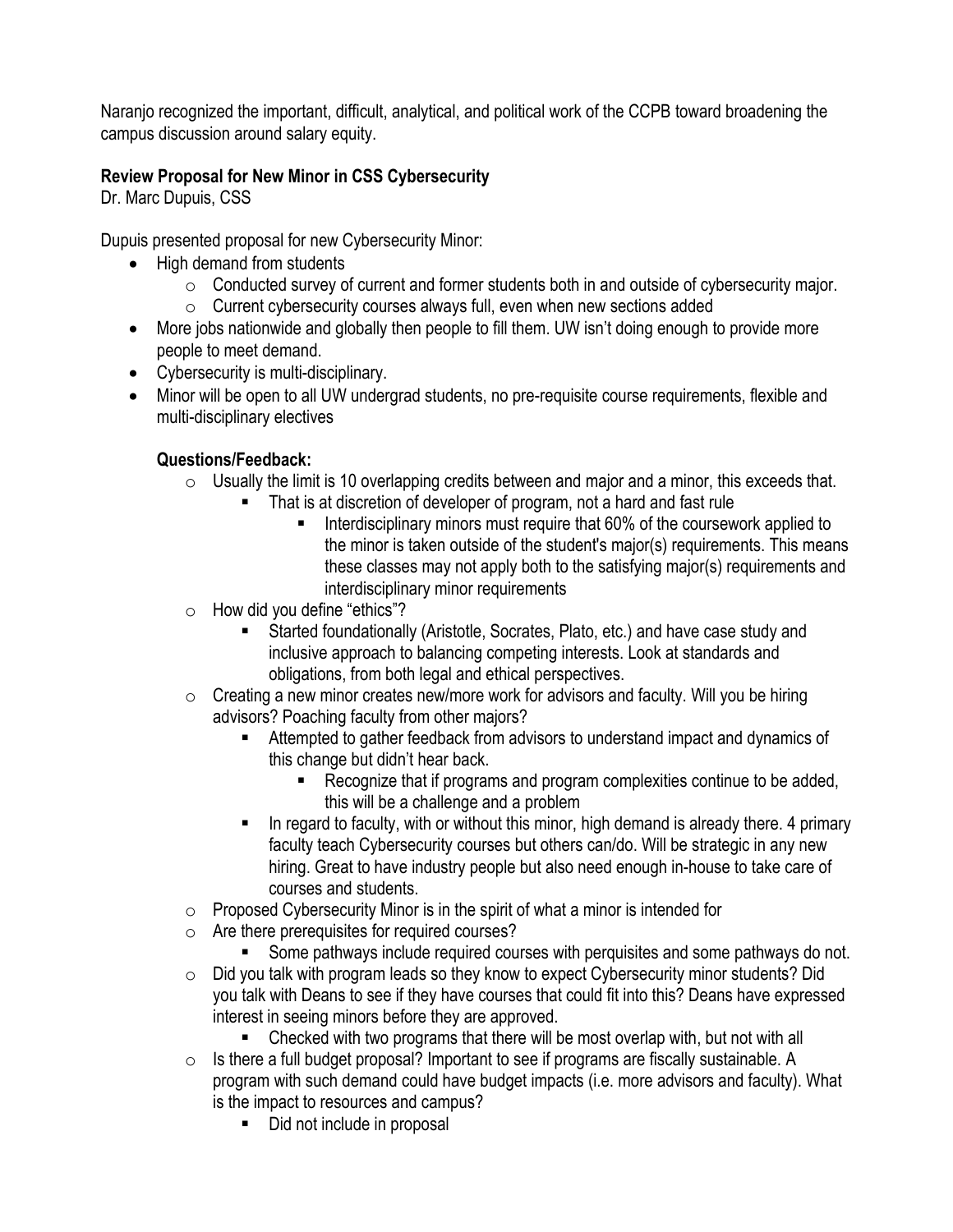- $\circ$  Municipalities across the world moved online without proper knowledge of cybersecurity so this work is especially important.
- $\circ$  Good opportunity for collaboration with other schools. Pulling from different programs to give students different perspectives, learning from faculty in other schools.

Naranjo summarized that the Cybersecurity Minor proposal will need to come back to EC in the Autumn after STEM takes the following steps:

- $\circ$  Add full budget report or analysis with projected impacts for STEM's budget
- o Inform school Deans of proposed minor
- $\circ$  Collaborate with schools/units around non-STEM faculty teaching courses in the Cybersecurity Minor

### **EC Updates on Campus Course Compensation/Buyout & Course Cancelation Policies**

- Cancelation Policy Update
	- $\circ$  Has been through numerous iterations, garnered feedback across schools and from CAD
	- $\circ$  All edits/comments have been incorporated and will bring back to EC on Jun 1 for vote
	- $\circ$  Once EC votes, it moves to chancellor and VC and up the line
- Compensation/Buyout Update from VCAA Sharon Jones:
	- $\circ$  CAD formed subcommittee to look at:
		- Internal UW Bothell course buyout. Ex.: faculty asked to serve on committee formed by VCAA's office. Each member's school receives course buyout, equitably.
		- External course buyout. Ex.: Faculty member receives NIH grant and is approved for a buyout. There were different policies across schools so CAD did some benchmarking with UW Seattle and came up with recommendation.
		- Course Overload: Different practices across campus in regard to compensation for faculty asked to teach extra course above their normal course load.
		- **Other FTE producing labor: CAD is postponing in order to provide more analysis,** there is potential solution, just need more time
		- Non-FTE producing labor: Proving to be difficult to discuss because difficult to analyze. Some schools will be doing summer work looking at What IS service? What does service mean?
			- Unsure if CAD or GFO EC should lead this work.
	- o CAD asking for recommendations from EC on 3 things:
		- Internal course buyout rate would be average campus cost of part-time lecturer replacement. Average on biennium basis is approx. \$8,000. Add benefits and it is roughly \$10,000.
		- External buyout rate for tenure faculty will be 17% of salary, not to exceed 100% (based on UW Seattle using that rate). For teaching professors and artists in residence, 12% of salary, not to exceed 100% (based on feedback from teachingtrack faculty and school administrators).
		- Course overload for full time faculty will be one course at the summer compensation rate. Course overload should be extremely rare.

#### **Questions/Feedback:**

- $\circ$  Would GFO be expected to payout at this new buyout rate next year?
	- CAD would be like GFO to align with this but it is GFO's option. Shared governance is important, schools matching a bit is not a bad thing.